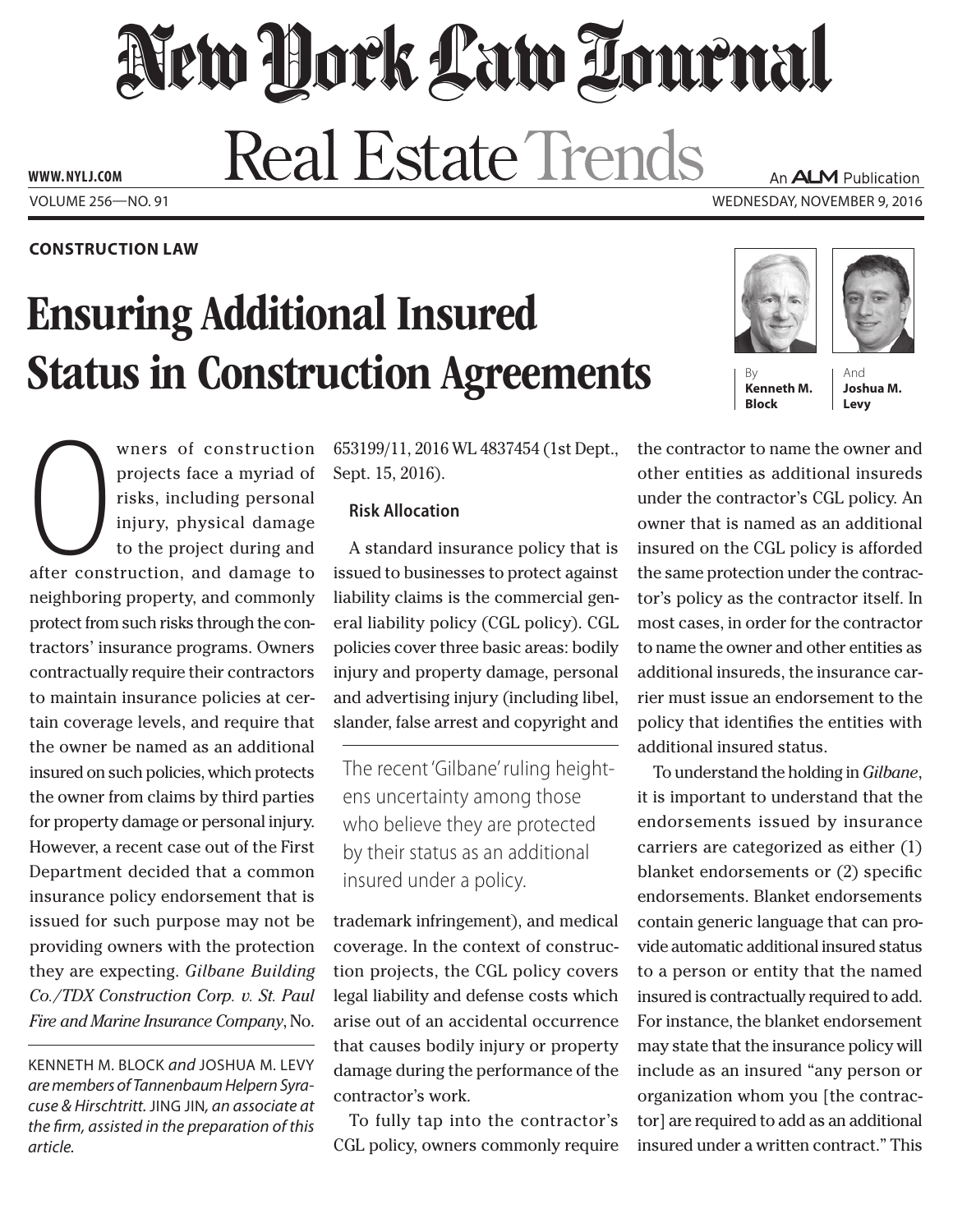broad language captures any entity that the owner requires by the express provisions of the construction contract.

In contrast, specific endorsements actually name the entities and provide additional insured status to only those entities. Although specific endorsements provide a sense of security by unambiguously naming the entities that are to be afforded additional insured status, blanket endorsements are beneficial because a project owner and its contractor can include additional insureds on the contractor's policy without any action necessary on the part of the insurance carrier. However, the recent decision in *Gilbane* has made the use of one common form of blanket endorsement much riskier.

#### **'Gilbane'**

*Gilbane* involved the construction of a 15-story building to use as a DNA lab for the chief medical examiner of New York City at the Bellevue Hospital campus located in Manhattan. The owner of the project was the Dormitory Authority of the State of New York (DASNY), which contracted with a joint venture formed by Gilbane and TDX Construction Corp. (Gilbane) to serve as construction manager. The agreement between DASNY and Gilbane provided that any prime contractor retained by DASNY must name Gilbane as an additional insured under that contractor's liability policies.

Under a separate agreement, DASNY retained Samson Construction Company to perform services as prime contractor for foundation and excavation work. As required, the agreement between DASNY and Samson obligated Samson to name Gilbane, along with DASNY, the State of New York, and others, as additional insureds under its CGL policy. To satisfy this requirement, Samson obtained a blanket endorsement using ISO Form CG 20 33 04 13, a commonly used form in the construction industry that reads in relevant part:

WHO IS AN INSURED (Section II) is amended to include as an insured any person or organization with whom you have agreed to add as an additional insured by written contract but only with respect to liability arising out of your operations or premises owned by or rented to you.

During the course of the project, Samson's excavation and foundation work allegedly caused damage to the neighboring building, and DASNY commenced an action against Samson and the project architect. By way of a thirdparty claim by the architect, Gilbane became a party to the lawsuit, and subsequently tendered that claim to Samson's insurance carrier, believing that it was an additional insured under Samson's policy by way of the blanket endorsement.

Samson's insurance carrier denied the claim and Gilbane commenced a declaratory judgment for coverage under Samson's policy. Samson's carrier thereafter moved for summary judgment based on the fact that the plain language of the blanket endorsement did not provide Gilbane with additional insured status. Gilbane argued that the blanket endorsement merely required that the additional insureds be identified in a written contract, and since Samson was required to name Gilbane as an additional insured in its written contract with DASNY, Gilbane was afforded the additional insured status.

The trial court denied the carrier's motion for summary judgment, but the First Department reversed, holding that the language of the blanket endorsement named only the project owner as an additional insured. The court held that the endorsement clearly and unambiguously required that Samson execute a contract with the party seeking coverage. The court analyzed the language of the endorsement, which named as an additional insured "any person or organization with whom [the contractor has] agreed to add as an additional insured by written contract," and noted that the phrase "with whom" limited the additional insured status to the sole party, i.e. DASNY, with whom Samson contracted. Since Samson did not have a written contract with Gilbane, Gilbane was not afforded additional insured status under the policy.

Although *Gilbane* concerned a contractor's failure to properly name a construction manager as an additional insured under its policy, the same issue can arise when a subcontractor fails to properly name the project owner as an additional insured on its policy. Owners typically require prime contractors to ensure that their subcontractors name the owner (and other entities) as an additional insured on its policy.

Since the owner does not directly contract with the subcontractor, any subcontractor using the blanket endorsement form at issue in *Gilbane* is not in conformity with the contractual obligation. Owners of current projects